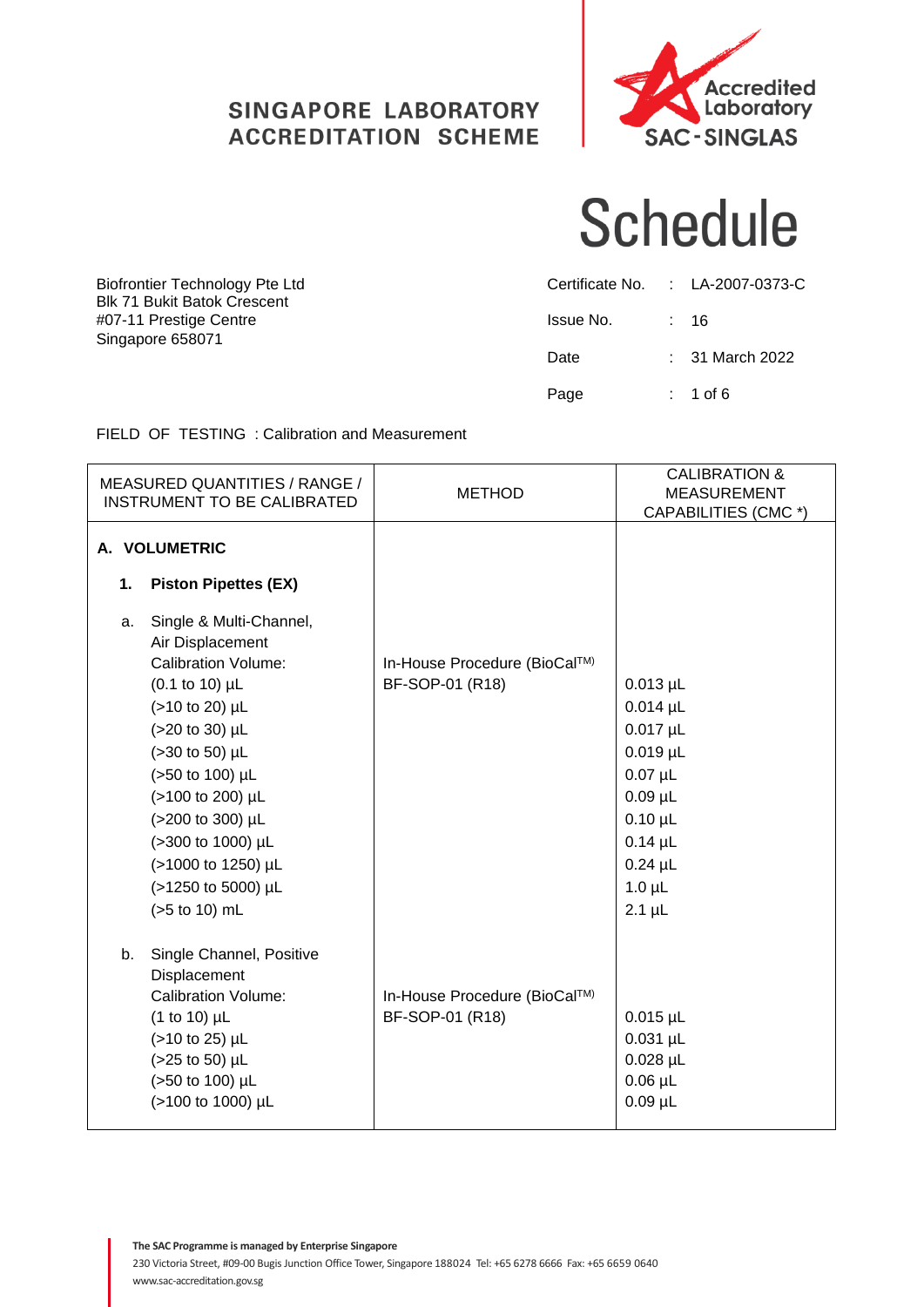

Certificate No. : LA-2007-0373-C Issue No. : 16

Date : 31 March 2022 Page : 2 of 6

| MEASURED QUANTITIES / RANGE /<br><b>INSTRUMENT TO BE CALIBRATED</b>                                                                                                                                                     | <b>METHOD</b>                                   | <b>CALIBRATION &amp;</b><br><b>MEASUREMENT</b><br>CAPABILITIES (CMC *)                                   |
|-------------------------------------------------------------------------------------------------------------------------------------------------------------------------------------------------------------------------|-------------------------------------------------|----------------------------------------------------------------------------------------------------------|
| Single Channel, Repetitive<br>C.<br><b>Calibration Volume:</b><br>$(1 to 20)$ µL<br>(>20 to 100) µL<br>(>100 to 500) µL<br>(>500 to 1000) µL<br>(>1000 to 5000) µL<br>(>5 to 10) mL<br>(>10 to 25) mL<br>(>25 to 50) mL | In-House Procedure (BioCal™)<br>BF-SOP-01 (R18) | $0.017$ µL<br>$0.031$ µL<br>$0.07$ µL<br>$0.13$ µL<br>$0.38$ µL<br>$0.9$ µL<br>$1.8$ µL<br>$3.3$ $\mu$ L |
| 2. Bottle-Top Dispensers<br>(Piston Operated, EX)<br><b>Calibration Volume:</b><br>$(0.05 \text{ to } 0.5) \text{ mL}$<br>$(>0.5$ to 2) mL<br>(>2 to 10) mL<br>(>10 to 25) mL<br>(>25 to 100) mL                        | In-House Procedure (BioCal™)<br>BF-SOP-01 (R18) | $0.16$ µL<br>$0.24$ µL<br>$1.3$ $\mu$ L<br>$5.8$ µL<br>$6.4 \mu L$                                       |
| 3. Bottle-Top Burettes<br>(Piston Operated, EX)<br><b>Calibration Volume:</b><br>(1 to 25) mL<br>(>25 to 50) mL                                                                                                         | In-House Procedure (BioCal™)<br>BF-SOP-01 (R18) | $1.7 \mu L$<br>$2.7 \mu L$                                                                               |
| 4. Dilutors (Piston Operated)<br>Sample Volume (IN) or<br>Diluent Volume (EX)<br>(2.5 to 25) mL<br>(>25 to 50) mL                                                                                                       | In-House Procedure (BioCal™)<br>BF-SOP-01 (R18) | $0.0023$ mL<br>$0.0043$ mL                                                                               |
| 5. Syringes (Digital with<br><b>Reusable Plungers, EX)</b><br><b>Calibration Volume:</b><br>(0.2 to 25) µL<br>(>25 to 50) µL<br>(>50 to 100) µL<br>(>100 to 1000) µL<br>(>1000 to 5000) µL                              | In-House Procedure (BioCal™)<br>BF-SOP-01 (R18) | $0.013 \mu L$<br>$0.014$ µL<br>$0.021 \mu L$<br>$0.08$ µL<br>$0.46$ µL                                   |

**The SAC Programme is managed by Enterprise Singapore**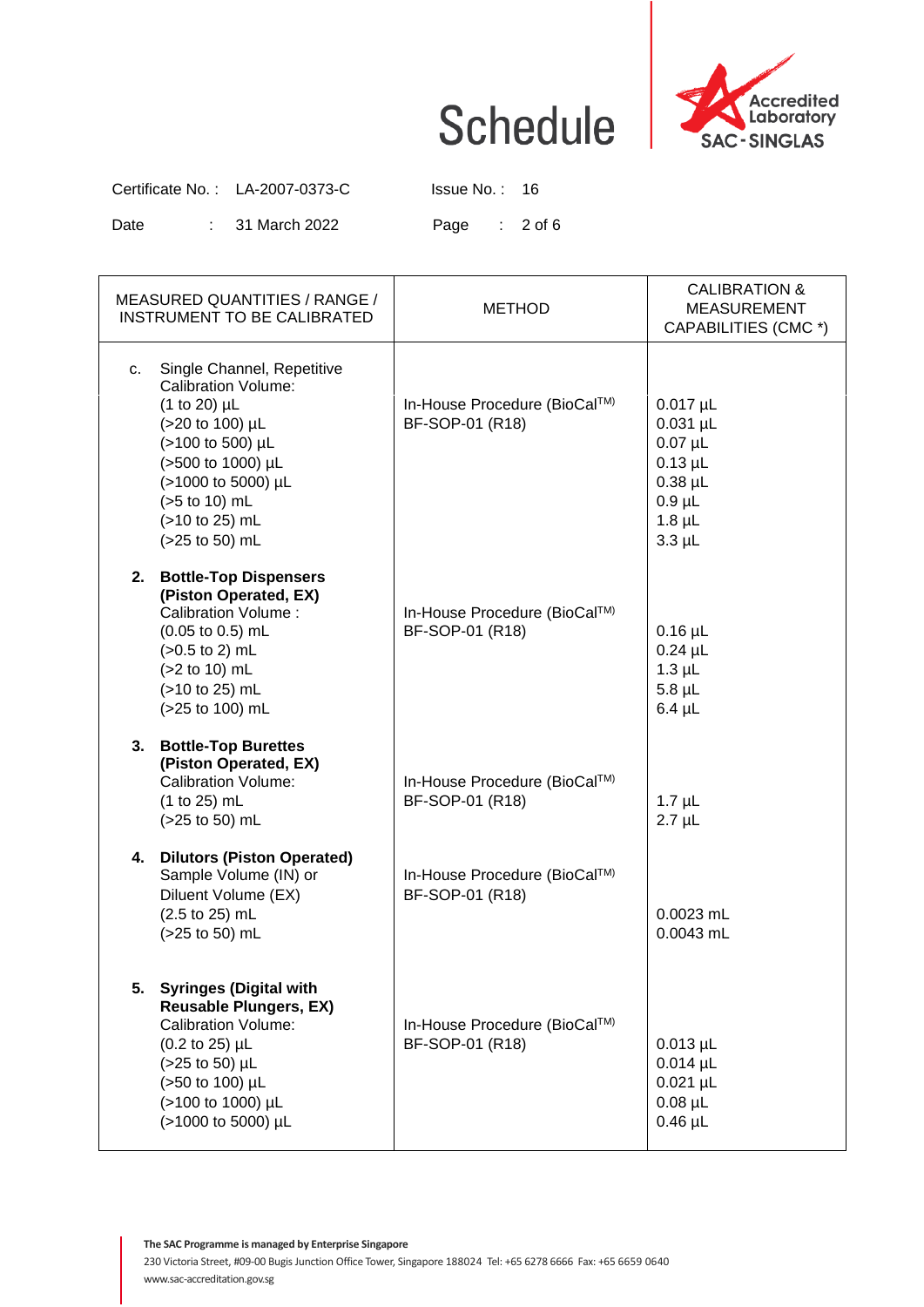

Certificate No. : LA-2007-0373-C Issue No. : 16

Date : 31 March 2022 Page : 3 of 6

| MEASURED QUANTITIES / RANGE /<br>INSTRUMENT TO BE CALIBRATED                                                                                                                                                                                   | <b>METHOD</b>                                   | <b>CALIBRATION &amp;</b><br><b>MEASUREMENT</b><br>CAPABILITIES (CMC *)                                                        |
|------------------------------------------------------------------------------------------------------------------------------------------------------------------------------------------------------------------------------------------------|-------------------------------------------------|-------------------------------------------------------------------------------------------------------------------------------|
| 6. Peristaltic Pump (EX)<br><b>Calibration Flow Rate:</b><br>$2 \mu L/min$<br>(>2 to 90) µL/min<br>(>90 to 840) µL/min<br>(>840 to 5000) µL/min<br>(>5 to 24) mL/min<br>(>24 to 100) mL/min<br>(>100 to 1000) mL/min<br>(>1000 to 5000) mL/min | In-House Procedure (BioCal™)<br>BF-SOP-01 (R18) | $0.024$ µL/min<br>$0.037$ µL/min<br>$3.6 \mu L/min$<br>24 µL/min<br>$0.15$ mL/min<br>$0.41$ mL/min<br>4.7 mL/min<br>24 mL/min |
| 7. Volumetric Flasks (IN)<br><b>Calibration Volume:</b><br>(5 to 10) mL<br>(>10 to 20) mL<br>(>20 to 25) mL<br>(>25 to 50) mL<br>(>50 to 100) mL<br>(>100 to 250) mL<br>(>250 to 500) mL<br>(>500 to 1000) mL<br>(>1000 to 2000) mL            | In-House Procedure (BioCal™)<br>BF-SOP-05 (R05) | $0.0045$ mL<br>0.0074 mL<br>$0.011$ mL<br>$0.014$ mL<br>$0.018$ mL<br>$0.020$ mL<br>$0.038$ mL<br>0.073 mL<br>$0.12$ mL       |
| 8. Graduated Cylinders (IN)<br><b>Calibration Volume:</b><br>$(1 to 10)$ mL<br>(>10 to 25) mL<br>(>25 to 50) mL<br>(>50 to 100) mL<br>(>100 to 250) mL<br>(>250 to 500) mL<br>(>500 to 1000) mL<br>(>1000 to 2000) mL<br>(>2000 to 5000) mL    | In-House Procedure (BioCal™)<br>BF-SOP-05 (R05) | $0.013$ mL<br>$0.027$ mL<br>$0.049$ mL<br>$0.069$ mL<br>$0.12$ mL<br>$0.23$ mL<br>0.39 mL<br>$0.62$ mL<br>3.0 mL              |
| <b>Glass Burettes (EX)</b><br>9.<br><b>Calibration Volume:</b><br>(1 to 10) mL<br>(>10 to 25) mL<br>(>25 to 50) mL                                                                                                                             | In-House Procedure (BioCal™)<br>BF-SOP-05 (R05) | 0.0033 mL<br>0.0059 mL<br>0.0093 mL                                                                                           |

**The SAC Programme is managed by Enterprise Singapore**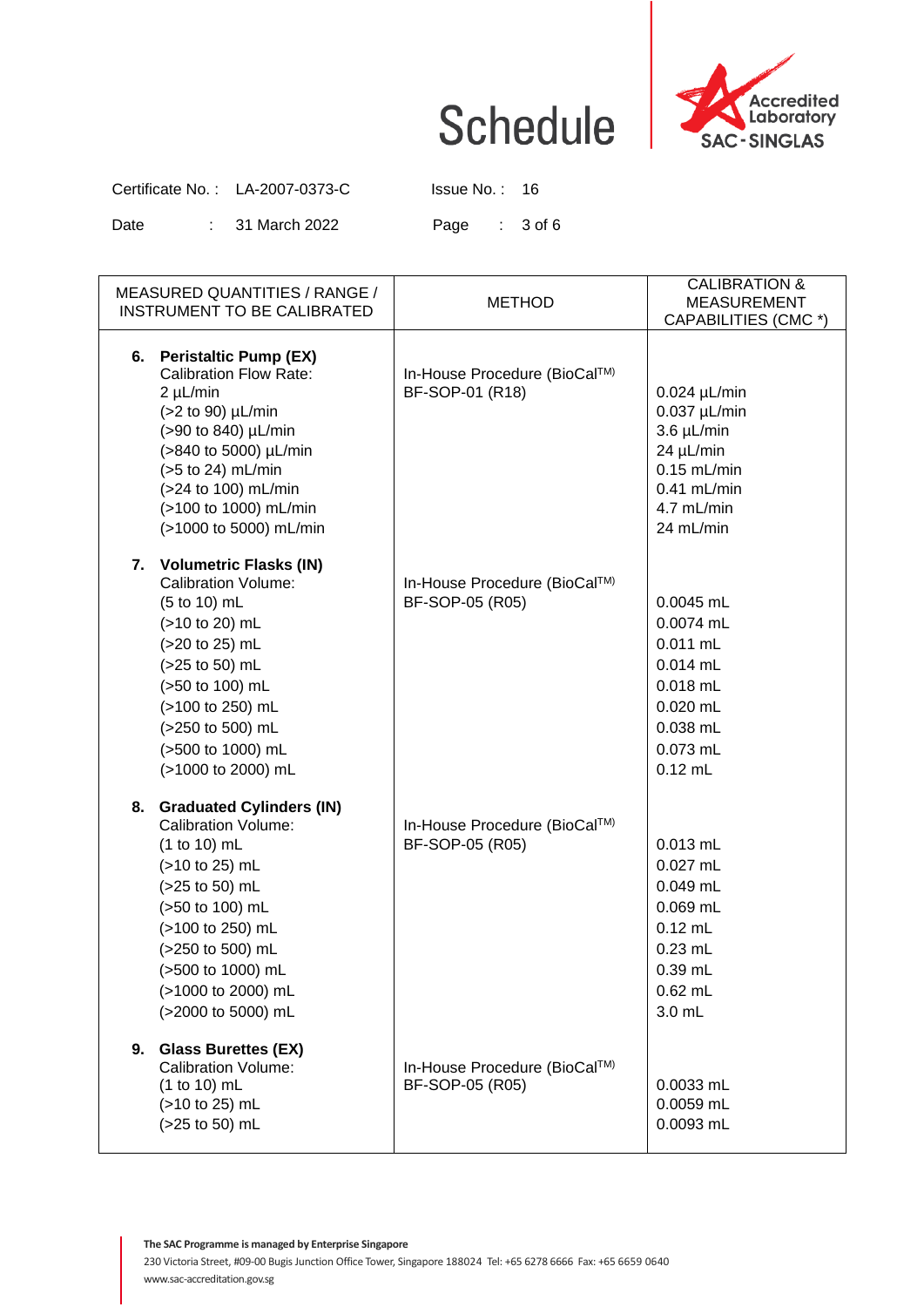

Certificate No. : LA-2007-0373-C Issue No. : 16

Date : 31 March 2022 Page : 4 of 6

| MEASURED QUANTITIES / RANGE /<br>INSTRUMENT TO BE CALIBRATED                                                                                                                                                                                                                                                                                                                                                                                                                                                                                                         | <b>METHOD</b>                                   | <b>CALIBRATION &amp;</b><br><b>MEASUREMENT</b><br>CAPABILITIES (CMC *)                                                                                                                                                     |
|----------------------------------------------------------------------------------------------------------------------------------------------------------------------------------------------------------------------------------------------------------------------------------------------------------------------------------------------------------------------------------------------------------------------------------------------------------------------------------------------------------------------------------------------------------------------|-------------------------------------------------|----------------------------------------------------------------------------------------------------------------------------------------------------------------------------------------------------------------------------|
| <b>MECHANICAL</b><br>В.                                                                                                                                                                                                                                                                                                                                                                                                                                                                                                                                              |                                                 |                                                                                                                                                                                                                            |
| 1. Weighing Balances<br>In-House Calibration using<br>OIML Class E <sub>1</sub> weights :<br>Range<br>Resolution<br>$(0 to 5)$ g<br>$0.001$ mg<br>(0 to 22) g<br>$0.001$ mg<br>(0 to 50) g<br>0.01mg<br>(0 to 100) g<br>$0.01$ mg                                                                                                                                                                                                                                                                                                                                    | In-House Procedure (BioCal™)<br>BF-SOP-03 (R10) | $0.012$ mg<br>$0.023$ mg<br>$0.05$ mg<br>$0.10$ mg                                                                                                                                                                         |
| On-Site Calibration using<br>OIML Class E <sub>2</sub> weights :<br>Range<br><b>Resolution</b><br>(0 to 2) g<br>$0.1 \mu g$<br>(0 to 5) g<br>$0.001$ mg<br>$(0 to 6)$ g<br>$0.001$ mg<br>(0 to 52) g<br>$0.001$ mg<br>$(0 to 40)$ g<br>$0.01$ mg<br>(0 to 100) g<br>$0.01$ mg<br>$(0 to 230)$ g<br>$0.01$ mg<br>(0 to 220) g<br>0.1 <sub>mg</sub><br>(0 to 230) g<br>0.1 <sub>mg</sub><br>(0 to 520) g<br>0.1 <sub>mg</sub><br>$(0 to 2300)$ g<br>$0.001$ g<br>$(0 to 6100)$ g<br>$0.01$ g<br>$(0 to 12,000)$ g<br>$0.01$ g<br>$(0 to 15,000)$ g<br>0.1 <sub>g</sub> |                                                 | $0.024$ mg<br>$0.032$ mg<br>$0.048$ mg<br>$0.067$ mg<br>$0.09$ mg<br>$0.13$ mg<br>$0.24$ mg<br>0.3 <sub>mg</sub><br>0.4 <sub>mg</sub><br>0.6 <sub>mg</sub><br>$0.003$ g<br>0.02 g<br>0.03 <sub>g</sub><br>0.2 <sub>g</sub> |
| 2. Rotational Speed Measurement<br>In-House/On-Site:<br>(0 to 20,000) rpm                                                                                                                                                                                                                                                                                                                                                                                                                                                                                            | In-House Procedure (BioCal™)<br>BF-SOP-09 (R04) | 5.7 rpm                                                                                                                                                                                                                    |
| <b>Time Measurement</b><br>3.<br>In-House/On-Site:<br>(1 to 180) min                                                                                                                                                                                                                                                                                                                                                                                                                                                                                                 | In-House Procedure (BioCal™)<br>BF-SOP-09 (R04) | $0.15$ sec                                                                                                                                                                                                                 |

**The SAC Programme is managed by Enterprise Singapore**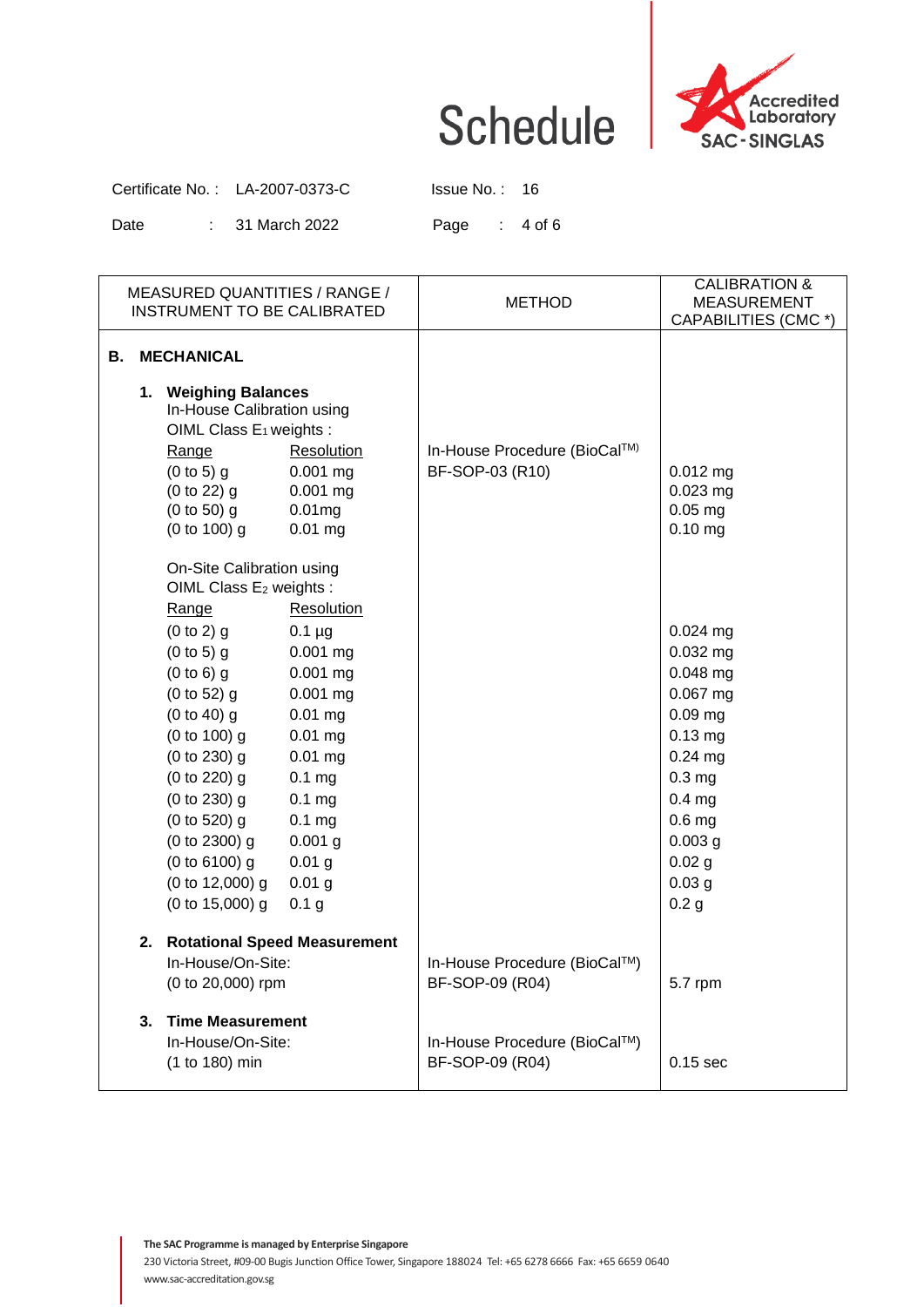

Certificate No. : LA-2007-0373-C Issue No. : 16

Date : 31 March 2022 Page : 5 of 6

| MEASURED QUANTITIES / RANGE /<br>INSTRUMENT TO BE CALIBRATED                                                                                                                                                         | <b>METHOD</b>                                   | <b>CALIBRATION &amp;</b><br><b>MEASUREMENT</b><br>CAPABILITIES (CMC *) |
|----------------------------------------------------------------------------------------------------------------------------------------------------------------------------------------------------------------------|-------------------------------------------------|------------------------------------------------------------------------|
| C.<br><b>TEMPERATURE</b><br>1. Centrifuges<br>In-House/On-Site:<br>Sample Temperature<br>a)<br>(4 to 25) $\degree$ C<br><b>Chamber Temperature</b><br>b)<br>(4 to 25) $\degree$ C                                    | In-House Procedure (BioCal™)<br>BF-SOP-09 (R04) | 0.64 °C<br>0.62 °C                                                     |
| 2. Thermocyclers (PCR Systems)<br>In-House/On-Site:<br>Using MTAS™ System with<br>Up to 15 Temperature Sensors<br>Values in order of cycling<br>temperatures :<br>95 °C<br>30 °C<br>90 °C<br>50 °C<br>70 °C<br>60 °C | In-House Procedure (BioCal™)<br>BF-SOP-04 (R04) | 0.29 °C<br>0.29 °C<br>0.29 °C<br>0.28 °C<br>0.29 °C<br>0.29 °C         |
| 3. Temperature Enclosures<br>(Fridge, Freezers, Incubators,<br>Ovens, Furnaces & Liquid Baths)<br>On-Site Calibration:<br>(-86 to -81) °C<br>(-80 to -21) °C<br>(-20 to 100) °C<br>(101 to 200) °C                   | In-House Procedure (BioCal™)<br>BF-SOP-06 (R05) | 0.80 °C<br>0.59 °C<br>0.49 °C<br>$0.65^{\circ}$ C                      |
| <b>Heating Block / Dry Bath</b><br>4.<br>In-House/On-Site:<br>(4 to 100) °C<br>(101 to 150) °C                                                                                                                       | In-House Procedure (BioCal™)<br>BF-SOP-07 (R01) | $0.66\ ^{\circ}\textrm{C}$<br>0.79 °C                                  |

**The SAC Programme is managed by Enterprise Singapore**